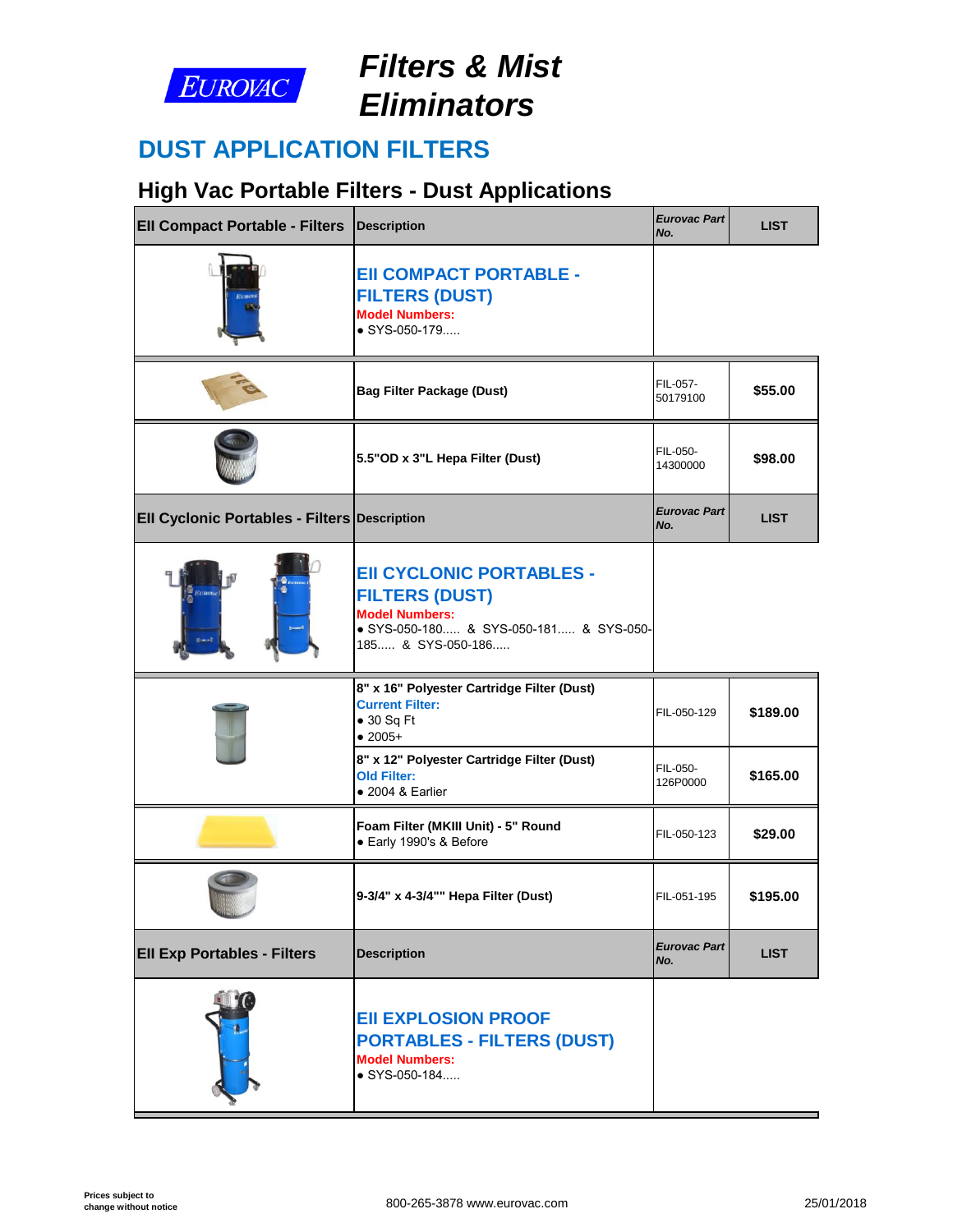|                               | 8" x 16" Polyester Cartridge Filter w/ Ground<br>Wire (Dust)<br>$\bullet$ 30 Sq Ft                                                      | FIL-050-<br>129GW000       |
|-------------------------------|-----------------------------------------------------------------------------------------------------------------------------------------|----------------------------|
|                               | 7.75" x 5" Hepa Filter (Dust)<br><b>Current Hepa:</b><br>$• 2015+$                                                                      | FIL-050-149                |
|                               | 5.5" x 3" Hepa Filter (Dust)<br>Old Hepa:<br>$\bullet$ 2014 & Earlier                                                                   | FIL-050-<br>14300000       |
| EII 3.9HP Portables - Filters | <b>Description</b>                                                                                                                      | <b>Eurovac Part</b><br>No. |
|                               | <b>EII 3.9HP PORTABLES - FILTERS</b><br>(DUST)<br><b>Model Numbers:</b><br>$\bullet$ SYS-050-182                                        |                            |
|                               | 9" x 22" Polyester Cartridge Filter (Dust)<br><b>Current Filter:</b><br>$\bullet$ 42 sq ft<br>$\bullet$ March 2010+                     | FIL-050-147                |
|                               | 12.75" x 26" Polyester Cartridge Filter (Dust)<br><b>Old Filter:</b>                                                                    | FIL-050-137                |
|                               | · Feb 2010 & Earlier                                                                                                                    |                            |
| <b>El Portables - Filters</b> | <b>Description</b>                                                                                                                      | <b>Eurovac Part</b><br>No. |
|                               | <b>EII PORTABLES - FILTERS (DUST)</b><br><b>Model Numbers:</b><br>● EIP-P05-18 & EIP-P10-18                                             |                            |
|                               | 9" x 22" Polyester Cartridge Filter w/ Bottom<br><b>Center Hole (Dust)</b><br><b>Current Filter:</b><br>$\bullet$ 42 Sq Ft<br>$• 2015+$ | FIL-050-<br>1470FL00       |
|                               | 8" x 16" Polyester Cartridge Filter w/ Bottom<br><b>Center Hole (Dust)</b><br><b>Old Filter:</b><br>• 2013 to 2014                      | FIL-050-<br>1290FL00       |
|                               | 8" x 16" Polyester Cartridge Filter (Dust)<br><b>Oldest Filter:</b><br>• 2013 and earlier (top loaded)                                  | FIL-050-129                |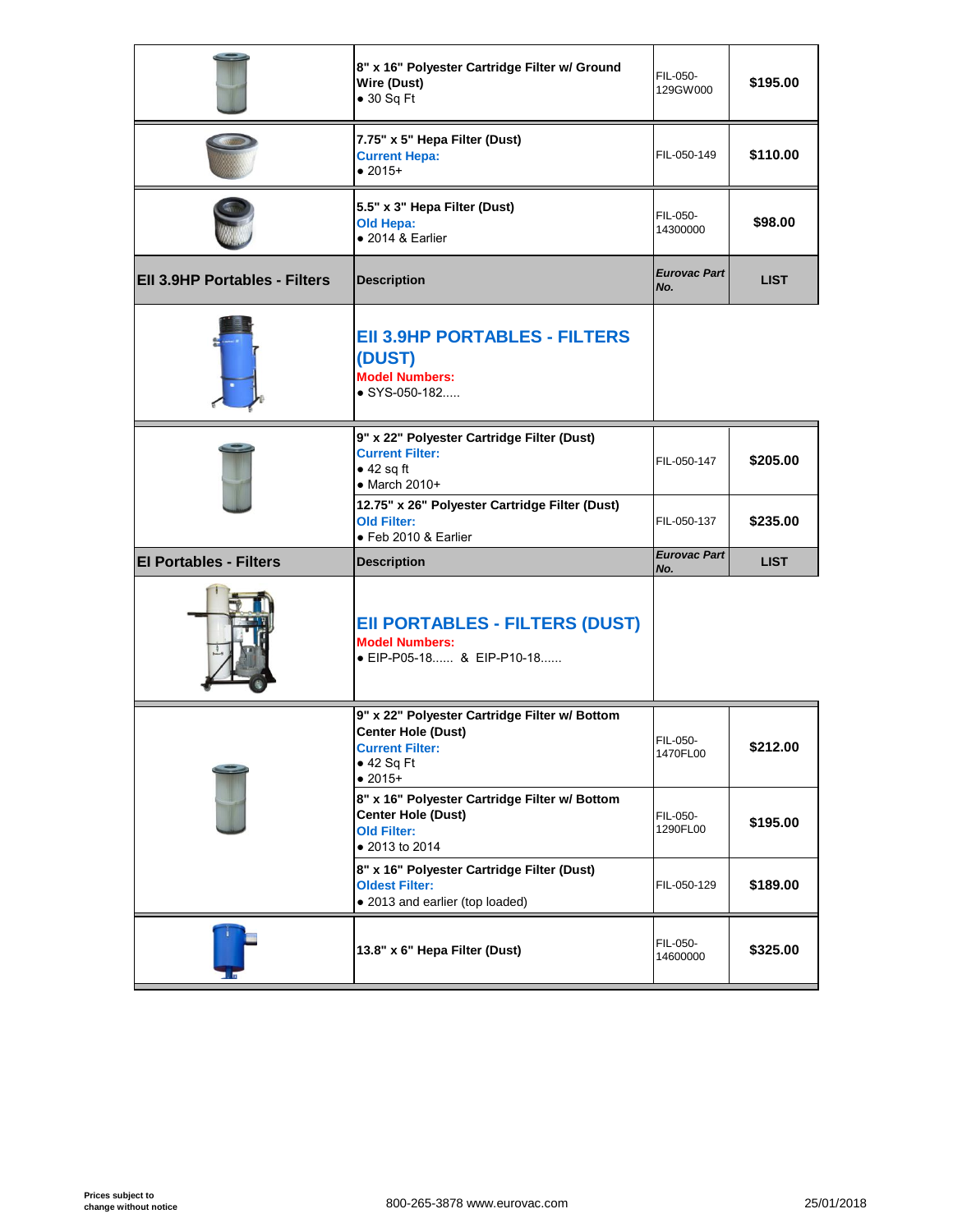### **High Vac Central Filters - Dust Applications**

| <b>EII Centrals - Filters</b>                      | <b>Description</b>                                                                                                                                                           | <b>Eurovac Part</b><br>No. |
|----------------------------------------------------|------------------------------------------------------------------------------------------------------------------------------------------------------------------------------|----------------------------|
| EE E E EE                                          | <b>EII CENTRALS - FILTERS (DUST)</b><br><b>Model Numbers:</b><br>• SYS-050-050 & SYS-050-005 & SYS-050-<br>007                                                               |                            |
|                                                    | 8" x 16" Polyester Cartridge Filter w/ Bottom<br><b>Center Hole (Dust)</b><br><b>Current Filter:</b><br>$\bullet$ 30 Sq Ft<br>• Eurovac II - "One Piece" 5HP Central Systems | FIL-050-<br>1290FL00       |
|                                                    | 8" x 16" Polyester Cartridge Filter (Dust)<br><b>Old Filter:</b><br>• Eurovac II - "Two Piece" 5HP Central Systems (top<br>loaded)                                           | FIL-050-129                |
| <b>El Board Mount Centrals -</b><br><b>Filters</b> | <b>Description</b>                                                                                                                                                           | <b>Eurovac Part</b><br>No. |
|                                                    | EI BOARD MOUNT CENTRALS -<br><b>FILTERS (DUST)</b><br><b>Model Numbers:</b><br>● EIB-P05-181 & EIB-P10-181                                                                   |                            |
|                                                    | 8" x 16" Polyester Cartridge Filter (Dust)<br><b>Current &amp; Oldest Filter:</b><br>$\bullet$ 30 Sq Ft<br>• May 2016+<br>$\bullet$ 2014 & Earlier                           | FIL-050-129                |
|                                                    | 9" x 22" Polyester Cartridge Filter (Dust)<br><b>Old Filter:</b><br>• Few in 2014, all of 2015 and ended May 2016                                                            | FIL-050-147                |
|                                                    | Foam Filter - 5" x 14"<br><b>Old Filter:</b><br>$\bullet$ 5HP, 7HP<br>• Early 1990's & Before                                                                                | FIL-030-<br>12100000       |
|                                                    | Foam Filter - 10" x 14"<br><b>Old Filter:</b><br>$\bullet$ 10HP<br>• Early 1990's & Before                                                                                   | FIL-030-<br>12200000       |
|                                                    | Foam Filter - 20" x 14" x 1"<br><b>Old Filter:</b><br>• 15HP, 10+10HP, 7+7HP<br>• Early 1990's & Before                                                                      | FIL-030-<br>12300000       |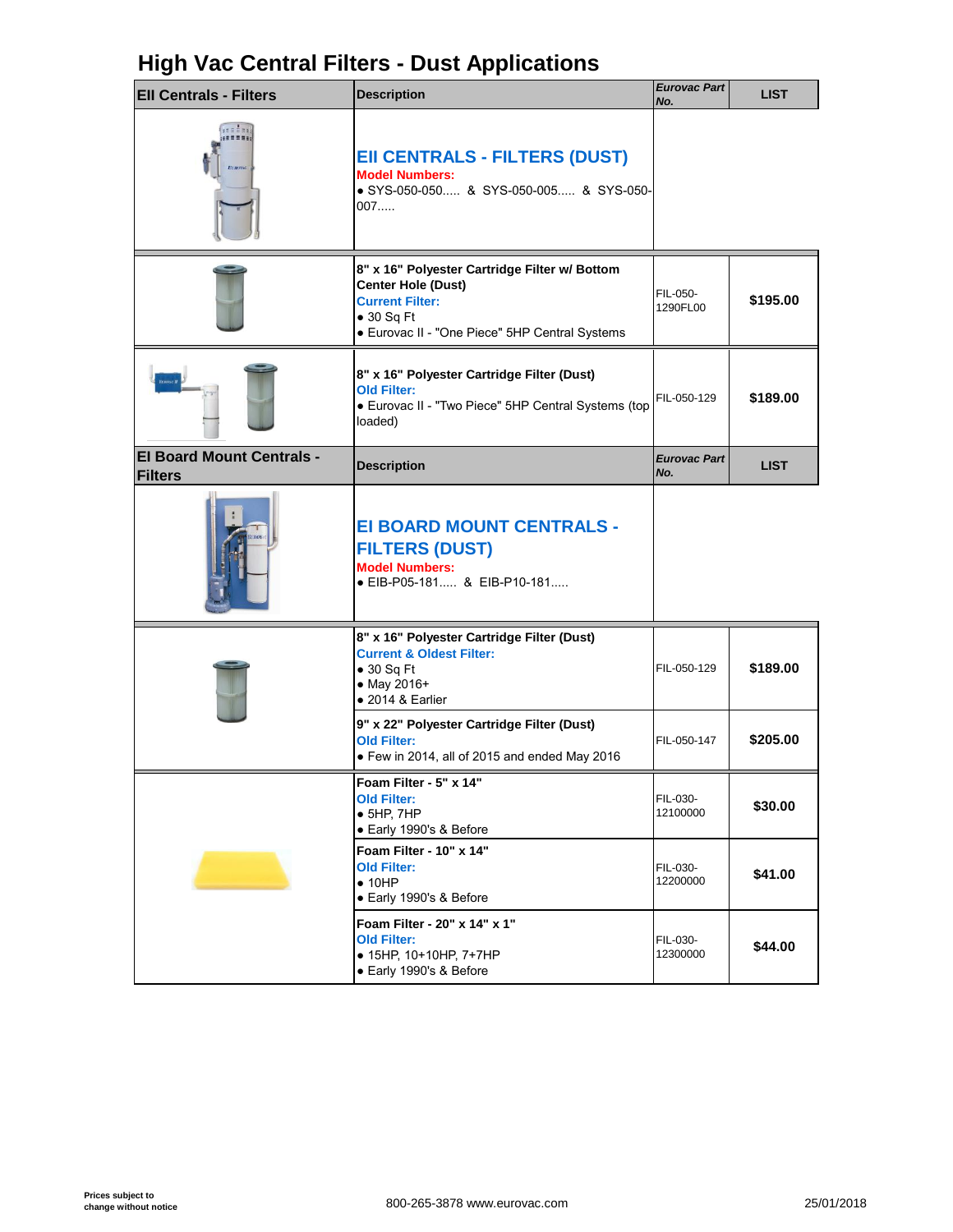| <b>El Combo Centrals - Filters</b>                 | <b>Description</b>                                                                                                                                                                                                                                                      | <b>Eurovac Part</b><br>No. |
|----------------------------------------------------|-------------------------------------------------------------------------------------------------------------------------------------------------------------------------------------------------------------------------------------------------------------------------|----------------------------|
|                                                    | <b>EI COMBO CENTRALS - FILTERS</b><br>(DUST)<br><b>Model Numbers:</b><br>• EIC-P05-181 & EIC-P10-181                                                                                                                                                                    |                            |
|                                                    | 9" x 22" Polyester Cartridge Filter w/ Bottom<br><b>Center Hole (Dust)</b><br><b>Current Filter:</b><br>• 42 Sq Ft<br>$• 2015+$                                                                                                                                         | FIL-050-<br>1470FL00       |
|                                                    | 8" x 16" Polyester Cartridge Filter (Dust)<br><b>Old Filter:</b><br>• 2013 and earlier (top loaded)                                                                                                                                                                     | FIL-050-129                |
|                                                    | 13.8" x 6" Hepa Filter (Dust)                                                                                                                                                                                                                                           | FIL-050-<br>14600000       |
| <b>El Combo Centrals - Filters</b>                 | <b>Description</b>                                                                                                                                                                                                                                                      | <b>Eurovac Part</b><br>No. |
|                                                    | <b>EI COMBO CENTRALS - FILTERS</b><br>(DUST)<br><b>Model Numbers:</b><br>● EIC-P05-242 & EIC-P10-242                                                                                                                                                                    |                            |
|                                                    | 7.5" x 36" Polyester Cartridge Filter (Dust)<br>• 50 Sq Ft Each<br>• Qty 2 Required                                                                                                                                                                                     | FIL-050-128                |
|                                                    | 7.5" x 36" Food Grade Stainless Steel (304)<br>Polyester Cartridge Filter (Dust)<br><b>Filter Specs:</b><br>• 4"ID 304SS Open Top Cap w/ 1/2" Food Grade<br>Gasket (Red)<br>• 304SS Closed Base Cap w/ 3/8" Hole<br>• 304SS Perforated Inner Core<br>• Food Grade Epoxy | FIL-050-<br>128SS000       |
|                                                    | 13.8" x 10" Hepa Filter (Dust)<br><b>Current Hepa:</b><br>• Apr 2014+                                                                                                                                                                                                   | FIL-050-<br>14600100       |
| <b>EIII Central Separators -</b><br><b>Filters</b> | <b>Description</b>                                                                                                                                                                                                                                                      | <b>Eurovac Part</b><br>No. |
| <b>EUROVA</b>                                      | <b>EIII CENTRAL SEPARATORS -</b><br><b>FILTERS (DUST)</b><br>7.5" x 36" Model Numbers:<br>• SEP-P24-2<br>9" x 36" Model Numbers:<br>• SEP-P24-1 To SEP-P54-9<br>11 7/8" x 36" Model Numbers:<br>$\bullet$ SEP-P66-9                                                     |                            |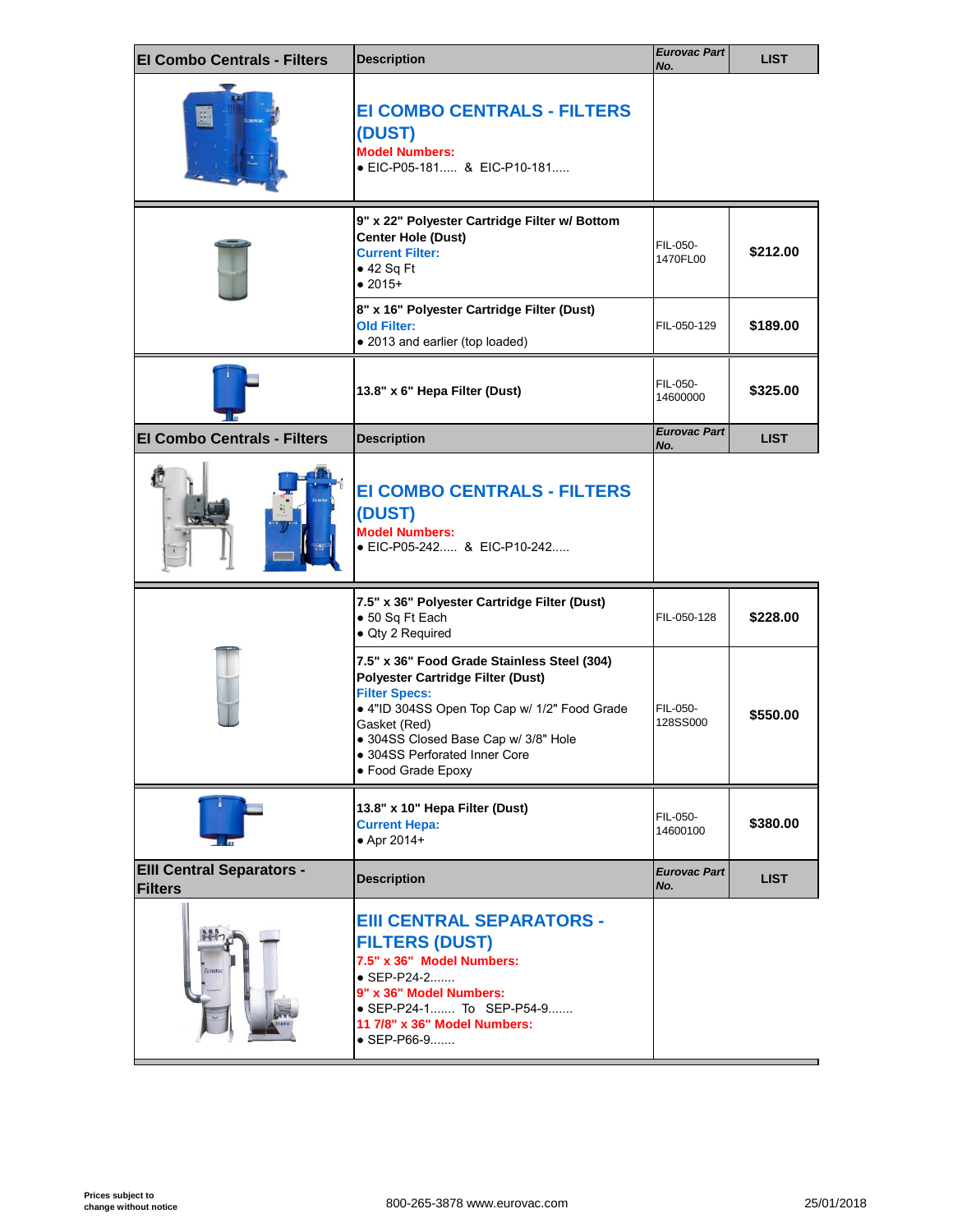|                                       | 7.5" x 36" Polyester Cartridge Filter (Dust)<br>$\bullet$ 50 Sq Ft<br>• Qty 2 Required                                                      | FIL-050-128                |
|---------------------------------------|---------------------------------------------------------------------------------------------------------------------------------------------|----------------------------|
|                                       | 9" x 36" Polyester Cartridge Filter (Dust)<br>$\bullet$ 70 Sq Ft<br>• Qty 1 to 9 Required (depending on separator)                          | FIL-050-131                |
|                                       | 11 7/8" x 36" Polyester Cartridge Filter (Dust)<br>$\bullet$ 70 Sq Ft<br>· Qty 9 Required                                                   | FIL-050-<br>1430036S       |
|                                       | 12.75" x 19"L Hepa Filter<br>• SYS-030-720                                                                                                  | FIL-050-<br>13500000       |
| EVROUM                                | 12.75" x 36"L Hepa Filter<br>• SYS-030-721<br>● SYS-030-72110500<br>● SYS-030-724l0000<br>● SYS-030-725I0000                                | FIL-050-<br>136B0000       |
|                                       | 19.625" OD x 14.125" x 9"L Hepa Filter<br>• Mounted Above 30" Separator                                                                     | FIL-050-148                |
| <b>Side Load Separators - Filters</b> | Description                                                                                                                                 | <b>Eurovac Part</b><br>No. |
|                                       |                                                                                                                                             |                            |
| <b>ROVAC</b>                          | <b>SIDE LOAD SEPARATORS -</b><br><b>FILTERS (DUST)</b><br><b>Model Numbers:</b><br>• SEP-P30-2Bl<br>To<br>$\bullet$ SEP-P48-6BI             |                            |
|                                       | 13.8" x 26" Polyester Cartridge Filter (Dust)<br><b>Current Filter</b><br>• 94 Sq Ft Each<br>• Qty 2 to 6 Required (depending on separator) | FIL-050-<br>13800000       |
|                                       | 13.8" x 26" Polyester / PTFE Cartridge Filter<br>(Dust)<br><b>Current Filter (Option)</b>                                                   | FIL-050-<br>138PTFE0       |
|                                       | 13.8" x 26" Carbon Impregnated w/ PTFE<br><b>Cartridge Filter (Dust)</b><br><b>Current Filter (Option)</b><br>$\bullet$ Xerox               | FIL-050-<br>138PTFEC       |
|                                       | 12.75" x 26" Polyester Cartridge Filter (Dust)<br><b>Old Filter</b><br>· 30" Side Load Sep<br>• Jerr Dan                                    | FIL-050-<br>137OPEN0       |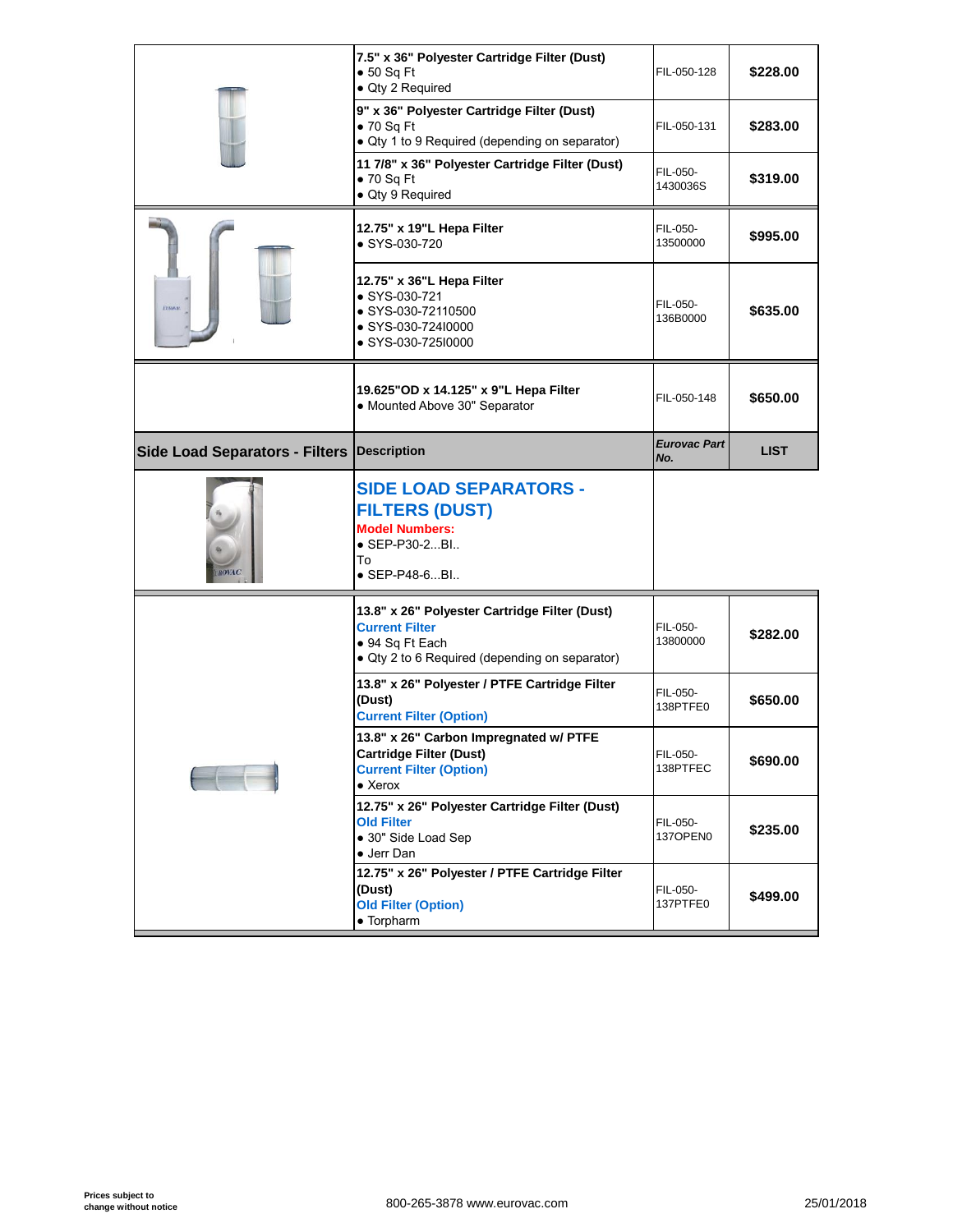### **High Volume Collector Filters - Dust Applications**

| <b>Rounds Collector - Filters</b>                 | <b>Description</b>                                                                                                                                                                                                                                            | <b>Eurovac Part</b><br>No. |
|---------------------------------------------------|---------------------------------------------------------------------------------------------------------------------------------------------------------------------------------------------------------------------------------------------------------------|----------------------------|
|                                                   | <b>ROUND COLLECTOR - FILTERS</b><br>(DUST)<br>9" x 36" Model Nmbers:<br>• COR-02D-N02 To COR-05D-N09<br>11 7/8" x 48" Model Numbers:<br>• COR-07D-N09 To COR-10D-N11                                                                                          |                            |
|                                                   | 9" x 36" Nanofiber Cartridge Filter (Dust)<br>$\bullet$ 70 Sq Ft<br>· Qty 1 to 9 Required (depending on separator)                                                                                                                                            | FIL-NAG-<br>0936OCD0       |
|                                                   | 11-7/8" x 48" Nanofiber Cartridge Filter (Dust)<br>$\bullet$ 237 Sq Ft<br>• 190 Pleats<br>• Qty 9 to 11 Required (depending on separator)<br>• Standard length is 36" but 48" fits in 66" collectors<br>(ie: Mincey Marble & Argen) for additional filtration | FIL-050-<br>143NO480       |
| <b>Rectangular Collectors -</b><br><b>Filters</b> | <b>Description</b>                                                                                                                                                                                                                                            | <b>Eurovac Part</b><br>No. |
|                                                   | <b>RECTANGULAR COLLECTOR -</b><br><b>FILTERS (DUST)</b><br><b>Model Numbers:</b><br>• COL-05D-N04 To COL-10D-N128                                                                                                                                             |                            |
|                                                   | 12.75" x 36" Nanofiber Cartridge Filter w/ Square<br>Top Cap (Dust)<br>• 130 Sq Ft<br>• Qty 4 to 128 Required (depending on separator)                                                                                                                        | FIL-NAG-<br>13360OCD       |

## **Down Draft Table Filters - Dust Applications**

| <b>DOWN DRAFT TABLES - FILTERS</b><br>(DUST)<br>17.59" x 16" Model Number:<br>$\bullet$ 2.5' x 4' Table<br>Etnouc<br>Ecanwel<br><b>Firmma</b><br>12.75" x 26" Model Number:<br>$\bullet$ 3.5' x 8' Table<br>12.75" x 30" Model Number:<br>$\bullet$ 4' x 8' Table | Down Draft Tables - Filters | <b>Description</b> | <b>Eurovac Part</b><br>No. |  |
|-------------------------------------------------------------------------------------------------------------------------------------------------------------------------------------------------------------------------------------------------------------------|-----------------------------|--------------------|----------------------------|--|
|                                                                                                                                                                                                                                                                   |                             |                    |                            |  |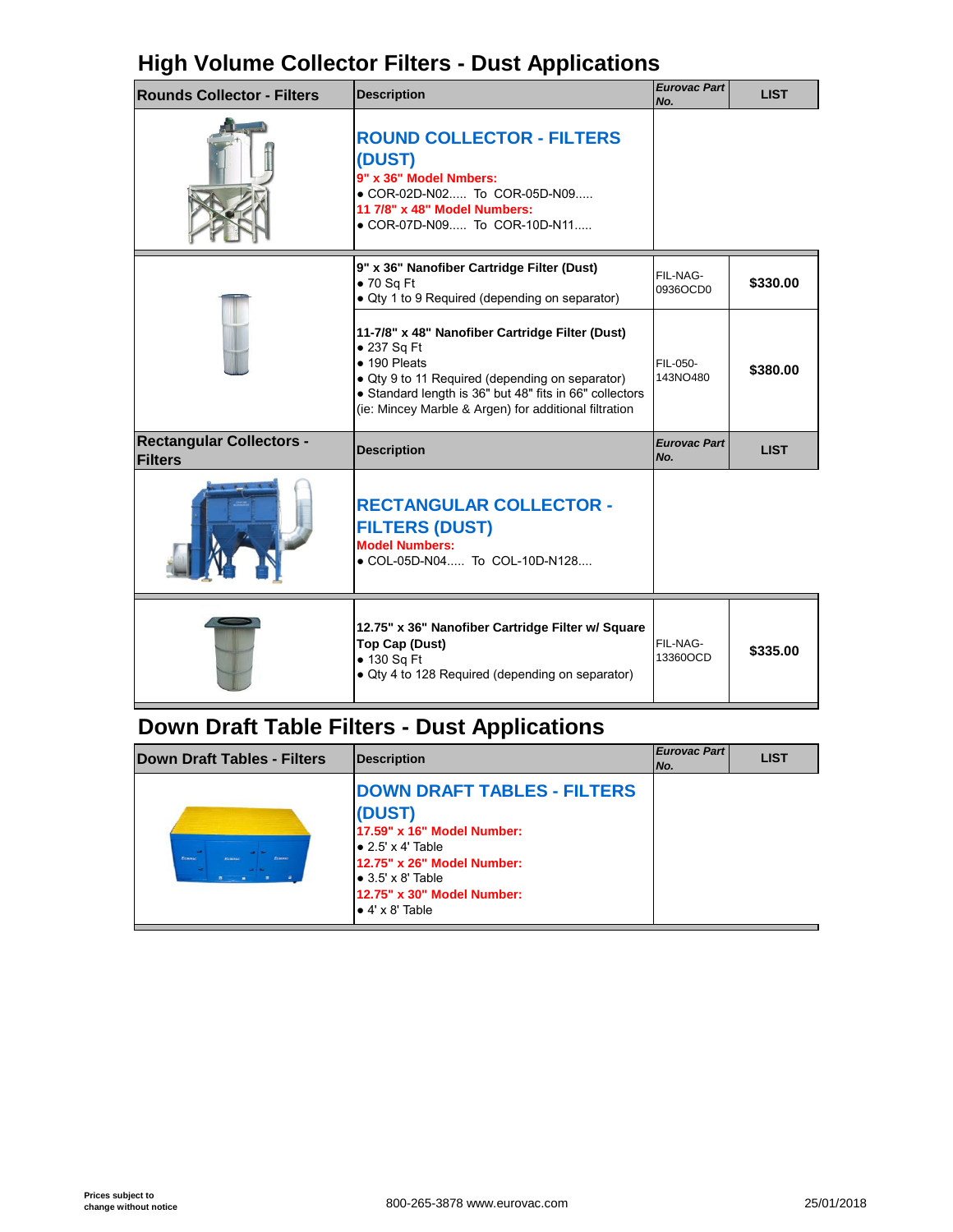|  | 17.59" x 16" Nanofiber Cartridge Filter (Dust)<br>• Qty 1 Required                                                                                       | FIL-NAG-<br>18160OCD |
|--|----------------------------------------------------------------------------------------------------------------------------------------------------------|----------------------|
|  | 12.75" x 26" Nanofiber Cartridge Filter (Dust)<br>$\bullet$ 157 Sq Ft<br>• Qty 4 Required                                                                | FIL-NAG-<br>13260OCD |
|  | 12.75" x 30" Nanofiber Cartridge Filter (Dust)<br>$\bullet$ 180 Sq Ft<br>• Qty 4 Required                                                                | FIL-NAG-<br>13300OCD |
|  | 12.75" x 18" Polyester Cartridge Filter w/ Sq. Top<br>Cap (Dust)<br><b>Old Style Table</b><br>• DDT No Pulse Jet - QTY 8<br>• DDT With Pulse Jet - QTY 6 | FIL-071-200          |
|  | 12.75" x 26" Polyester Cartridge Filter<br><b>Old Style Table</b><br>• DDT With Pulse Jet - QTY 2<br>• Early 1990's and only a few were sold)            | FIL-050-137          |

### **Exhaust Hepa Filters - Dust Applications**

| <b>Exhaust Hepa Filters</b> | <b>Description</b>                                                                   | Eurovac Part<br>No.  |
|-----------------------------|--------------------------------------------------------------------------------------|----------------------|
|                             | 24" x 24" x 14" Exhaust HEPA Filter<br><b>Old Hepa:</b><br>Early 1990's & Before     | FIL-PMB-<br>24241410 |
|                             | 24" x 24" x 11-1/2" Exhaust Hepa Filter<br><b>Old Hepa:</b><br>Early 1990's & Before | HIL-PMB-<br>24241150 |

## **WELDING FUME APPLICATION FILTERS**

### **High Vac Central Filters - Welding Applications**

#### **NOTE: Nanofiber Filters to Replace 80/20 Filters**

| <b>EIII Central Separators -</b><br><b>Filters</b> | <b>Description</b>                                                                                                       | <b>Eurovac Part</b><br>No. |
|----------------------------------------------------|--------------------------------------------------------------------------------------------------------------------------|----------------------------|
| EUROPA                                             | <b>EIII CENTRAL SEPARATORS -</b><br><b>FILTERS (FUMES)</b><br>11.75" x 36" Model Nmbers:<br>$\bullet$ SEP-W30-2 To  TBD  |                            |
|                                                    | 11.75" x 36" Nanofiber Cartridge Filter (Fumes)<br>$\bullet$ 220 Sq Ft<br>• Qty 1 to 9 Required (depending on separator) | FIL-050-<br>143NO360       |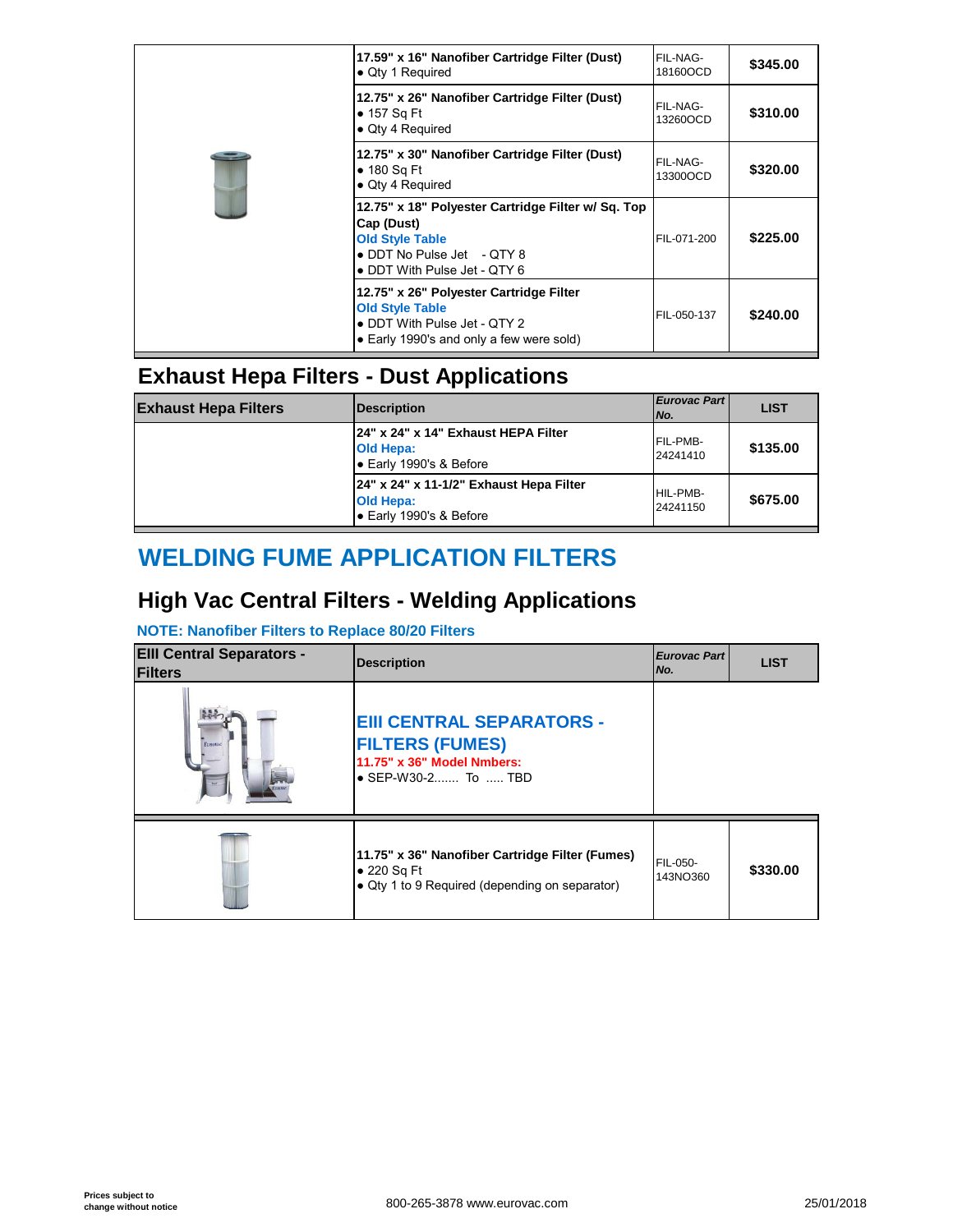### **High Volume Collector Filters - Dust Applications**

#### **NOTE: Nanofiber Filters to Replace 80/20 Filters**

| <b>Round Collectors - Filters</b> | <b>Description</b>                                                                                                 | <b>Eurovac Part</b><br>No. |
|-----------------------------------|--------------------------------------------------------------------------------------------------------------------|----------------------------|
|                                   | <b>ROUND COLLECTOR - FILTERS</b><br>(FUMES)<br>11.75" x 36" Model Nmbers:<br>• COR-02F-N02 To COR-07F-N09          |                            |
|                                   | 11.75" x 36" Nanofiber Cartridge Filter (Fumes)<br>• 220 Sq Ft<br>• Qty 1 to 9 Required (depending on separator)   | FIL-050-<br>143NO360       |
| <b>Rectangular Collectors -</b>   |                                                                                                                    | <b>Eurovac Part</b>        |
| <b>Filters</b>                    | <b>Description</b>                                                                                                 | No.                        |
|                                   | <b>RECTANGULAR COLLECTOR -</b><br><b>FILTERS (FUMES)</b><br><b>Model Numbers:</b><br>● COL-05F-N04 To COL-10F-N128 |                            |

## **Down Draft Table Filters - Fume Applications**

| <b>Down Draft Tables - Filters</b> | <b>Description</b>                                                                                                                                                                                                           | <b>Eurovac Part</b><br>No. |
|------------------------------------|------------------------------------------------------------------------------------------------------------------------------------------------------------------------------------------------------------------------------|----------------------------|
| <b>EUROVAC</b>                     | <b>DOWN DRAFT TABLES - FILTERS</b><br>(FUMES)<br>17.59" x 16" Model Number:<br>$\bullet$ 2.5' x 4' Table<br>12.75" x 26" Model Number:<br>$\bullet$ 3.5' x 8' Table<br>12.75" x 30" Model Number:<br>$\bullet$ 4' x 8' Table |                            |
|                                    | 17.59"OD x 16"L Nanofiber Filter (Fumes)<br>• Qty 1 Filter Requiree<br>$\bullet$ 278 sq ft                                                                                                                                   | FIL-NAG-<br>18160OCW       |
|                                    | 12.75" OD x 26" L Nanofiber Filter (Fumes)<br>• Qty 4 Required<br>$\bullet$ 226 sq ft                                                                                                                                        | FIL-NAG-<br>13260OCW       |
|                                    | 12.75" OD x 30" L Nanofiber Filter (Fumes)<br>• Qty 4 Required<br>$\bullet$ 260 sq ft                                                                                                                                        | FIL-NAG-<br>13300OCW       |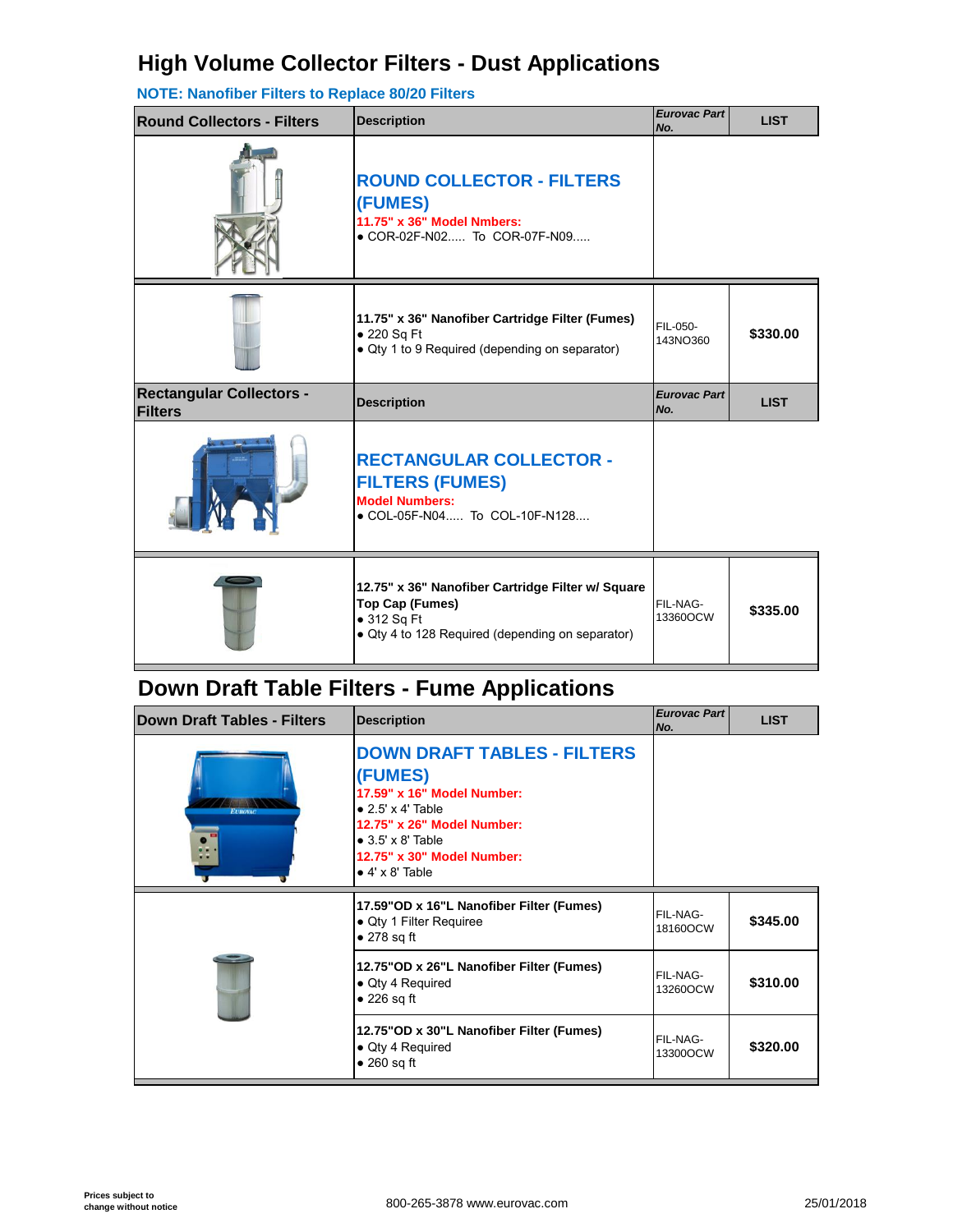### **High Volume Welding Portable Filters - Fume Applications**

| <b>Boxair - Filters</b>  | <b>Description</b>                                                                 | <b>Eurovac Part</b><br>No.  |
|--------------------------|------------------------------------------------------------------------------------|-----------------------------|
|                          | <b>BOXAIR - FILTERS (FUMES)</b><br><b>Model Numbers:</b><br>$\bullet$ SYS-070-450  |                             |
|                          | 15.25" x 16"L 80/20 Cartridge Filter (Fumes)<br>• 168 Sq Ft Filter Media           | FIL-050-<br>14315160        |
|                          | 15-3/4" x 19" x 1-3/4" Boxair Hepa Filter (Fumes)<br>• 168 Sq Ft Filter Media      | FIL-070-<br><b>BOXAIRHP</b> |
| <b>Rollout - Filters</b> | <b>Description</b>                                                                 | <b>Eurovac Part</b><br>No.  |
|                          | <b>ROLLOUT - FILTERS (FUMES)</b><br><b>Model Numbers:</b><br>$\bullet$ SYS-070-451 |                             |
|                          | 17.25" x 21.25" x 1" Aluminum Mesh Filter<br>(Fumes)<br>• Pre-Filter               | FIL-070-<br><b>ROLLOUTA</b> |
|                          | 12.75" x 26" Polyester Filter (Fumes)<br>• Primary Filter                          | FIL-050-137                 |
|                          | 17.25" x 21.25" x 1" Carbon Filter (Fumes)<br>• After Filter                       | FIL-070-<br><b>ROLLOUTC</b> |
| <b>Giant - Filters</b>   | <b>Description</b>                                                                 | <b>Eurovac Part</b><br>No.  |
|                          | <b>GIANT - FILTERS (FUMES)</b><br><b>Model Numbers:</b><br>$\bullet$ SYS-070-455   |                             |
|                          | 18" x 28" x 1" Aluminum Filter (Fumes)<br>• Pre-Filter                             | FIL-070-<br>GIANT00A        |
|                          | 12.75" x 26" Polyester Filter (Fumes)<br>· Qty 2 Required<br>• Primary Filter      | FIL-050-137                 |
|                          | 18" x 28" x 1" Carbon After Filter (Fumes)<br>• After Filter                       | FIL-070-<br>ROLLOU2C        |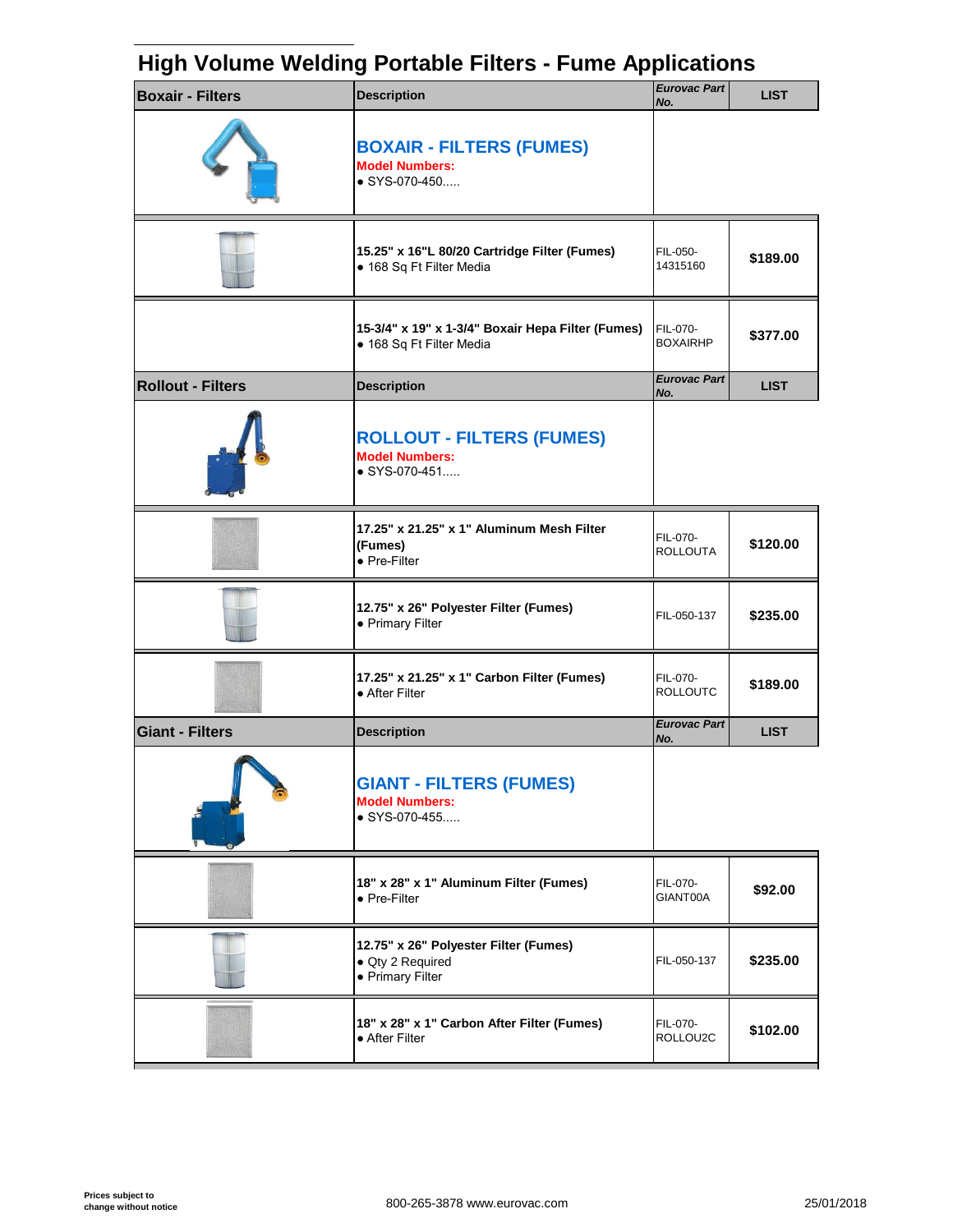### **Pre-Coat for Welding System Filters**

| <b>Pre-Coat For Welding</b><br><b>Eurovac Part</b><br><b>Description</b><br>No.<br><b>Applications</b><br><b>FIL-050-</b> |                                     |  |
|---------------------------------------------------------------------------------------------------------------------------|-------------------------------------|--|
|                                                                                                                           |                                     |  |
| 00000002<br>$\bullet$ 2lb Pail                                                                                            | Amorphobe Cartridge Filter Pre-Coat |  |

## **WET MIX COLLECTOR - MIST ELIMINATORS**

### **High Vac & High Volume Mist Eliminators - Wet Mix Appl**

| <b>EII Wet Mix Collectors - Mist</b><br><b>Eliminators</b> | <b>Description</b>                                                                                                                                                                                                                                                                                                                                                   | <b>Eurovac Part</b><br>No. |
|------------------------------------------------------------|----------------------------------------------------------------------------------------------------------------------------------------------------------------------------------------------------------------------------------------------------------------------------------------------------------------------------------------------------------------------|----------------------------|
|                                                            | <b>EII WET MIX COLLECTORS - MIST</b><br><b>ELIMINATORS</b><br><b>Mist Eliminator Specs:</b><br>· 6" Depth: 2" (7CA) Coarse Mat'l (allows moisture<br>in) & 4" (3BA) Dense Mat'l (ensures moisture stays)<br>$\bullet$ 304SS<br>$\bullet$ 10 Micron                                                                                                                   |                            |
|                                                            | 10" Round Mist Eliminator<br><b>Current Mist Eliminator</b><br>· SYS-050-18300000 Aug 2015+<br>• SYS-050-18300300 Wet Mix Collector                                                                                                                                                                                                                                  | FIL-070-<br>00101009       |
|                                                            | 13-1/2" Round Mist Eliminator<br><b>Old Mist Eliminator</b><br>• SYS-050-18300000 Aug 2015 & Before                                                                                                                                                                                                                                                                  | FIL-070-<br>00101010       |
| <b>El Wet Mix Collectors - Mist</b>                        | <b>Description</b>                                                                                                                                                                                                                                                                                                                                                   | <b>Eurovac Part</b>        |
| <b>Eliminators</b>                                         |                                                                                                                                                                                                                                                                                                                                                                      | No.                        |
|                                                            | <b>EI WET MIX COLLECTORS - MIST</b><br><b>ELIMINATORS</b><br><b>Mist Eliminator Specs:</b><br>· 6" Depth: 2" (7CA) Coarse Mat'l (allows moisture<br>in) & 4" (3BA) Dense Mat'l (ensures moisture stays)<br>$\bullet$ 304SS<br>$\bullet$ 10 Micron<br>13-1/2" Model Numbers:<br>• EIC-M05-18 To EIC-M10-18<br><b>15" Model Numbers:</b><br>• EIC-M15-24 To EIC-M20-24 |                            |
|                                                            | 13-1/2" Round Mist Eliminator                                                                                                                                                                                                                                                                                                                                        | FIL-070-<br>00101010       |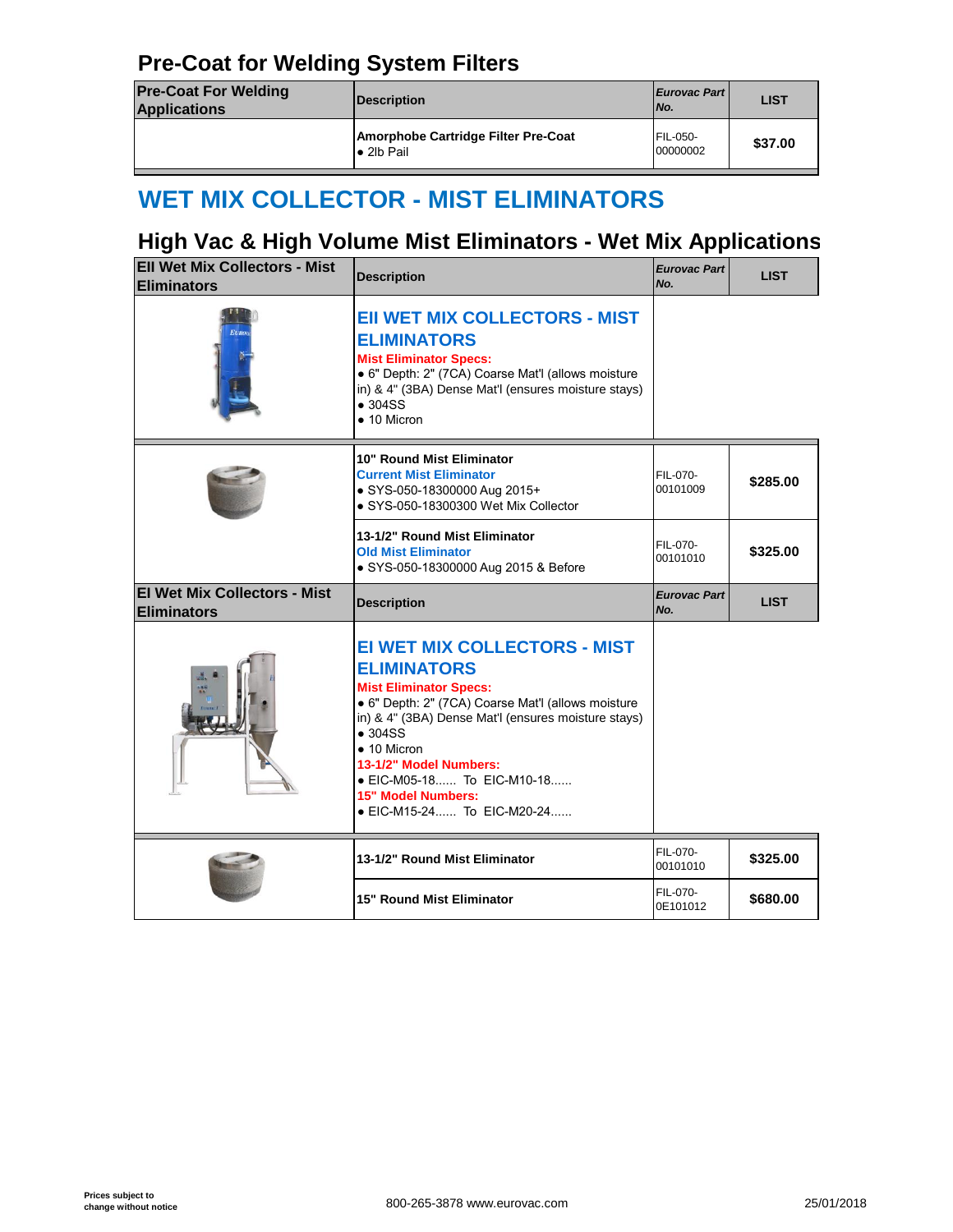| Elll & High Volume Wet Mix<br><b>Collectors - Mist Eliminators</b> | <b>Description</b>                                                                                                                                                                                                                                                                                                                                                                                                                                                                                                                                                                                                                                                                                           | <b>Eurovac Part</b><br>No. |
|--------------------------------------------------------------------|--------------------------------------------------------------------------------------------------------------------------------------------------------------------------------------------------------------------------------------------------------------------------------------------------------------------------------------------------------------------------------------------------------------------------------------------------------------------------------------------------------------------------------------------------------------------------------------------------------------------------------------------------------------------------------------------------------------|----------------------------|
|                                                                    | <b>EIII &amp; HIGH VOLUME WET MIX</b><br><b>COLLECTORS - MIST</b><br><b>ELIMINATORS</b><br><b>Mist Eliminator Specs:</b><br>· 6" Depth: 2" (7CA) Coarse Mat'l (allows moisture<br>in) & 4" (3BA) Dense Mat'l (ensures moisture stays)<br>$\bullet$ 304SS<br>$\bullet$ 10 Micron<br>16" x 16" Model Numbers:<br>• 700CFM to 800CFM Wet Mix Separators<br>20" x 16" Model Numbers:<br>• 30" Round Wet Mix Separator - August 2016+<br>• 900CFM to 1000CFM Wet Mix Separators<br>20" x 20" Model Numbers:<br>· 30" Round Wet Mix Separator - July 2016 & Earlier<br>· 33" Round Wet Mix Separator<br>20" x 30" Model Numbers:<br>• 38" & 48" Round Wet Mix Separator<br>• 1000CFM to 2000CFM Wet Mix Separators |                            |
|                                                                    | 16" x 16" Mist Eliminator                                                                                                                                                                                                                                                                                                                                                                                                                                                                                                                                                                                                                                                                                    | FIL-070-<br>16160610       |
|                                                                    | 20" x 16" Mist Eliminator                                                                                                                                                                                                                                                                                                                                                                                                                                                                                                                                                                                                                                                                                    | FIL-070-<br>16200610       |
|                                                                    | 20" x 20" Mist Eliminator                                                                                                                                                                                                                                                                                                                                                                                                                                                                                                                                                                                                                                                                                    | FIL-070-<br>20200610       |
|                                                                    | 20" x 30" Mist Eliminator                                                                                                                                                                                                                                                                                                                                                                                                                                                                                                                                                                                                                                                                                    | FIL-070-<br>20300610       |
|                                                                    | 20" x 30" Mist Eliminator<br>$\bullet$ 2 Microns                                                                                                                                                                                                                                                                                                                                                                                                                                                                                                                                                                                                                                                             | FIL-070-<br>20300602       |
| <b>Wet Mix Collectors - Hepa</b><br><b>Filters</b>                 | <b>Description</b>                                                                                                                                                                                                                                                                                                                                                                                                                                                                                                                                                                                                                                                                                           | <b>Eurovac Part</b><br>No. |
|                                                                    | <b>WET MIX COLLECTORS - HEPA</b><br><b>FILTERS</b>                                                                                                                                                                                                                                                                                                                                                                                                                                                                                                                                                                                                                                                           |                            |
|                                                                    | 11.75" x 14.5"L Hepa Filter w/ Prewrap<br>• SYS-040-121J0400 24" Rnd 316 SS High Vac<br>Wet Scrubber (Chrysler Canada - Brampton Ass'y<br>Plant)                                                                                                                                                                                                                                                                                                                                                                                                                                                                                                                                                             | FIL-050-<br>13400000       |
|                                                                    | Multi Wedge Pre-Filter (In Front Of Hepa)<br>$\bullet$ Bosch                                                                                                                                                                                                                                                                                                                                                                                                                                                                                                                                                                                                                                                 | Misc.                      |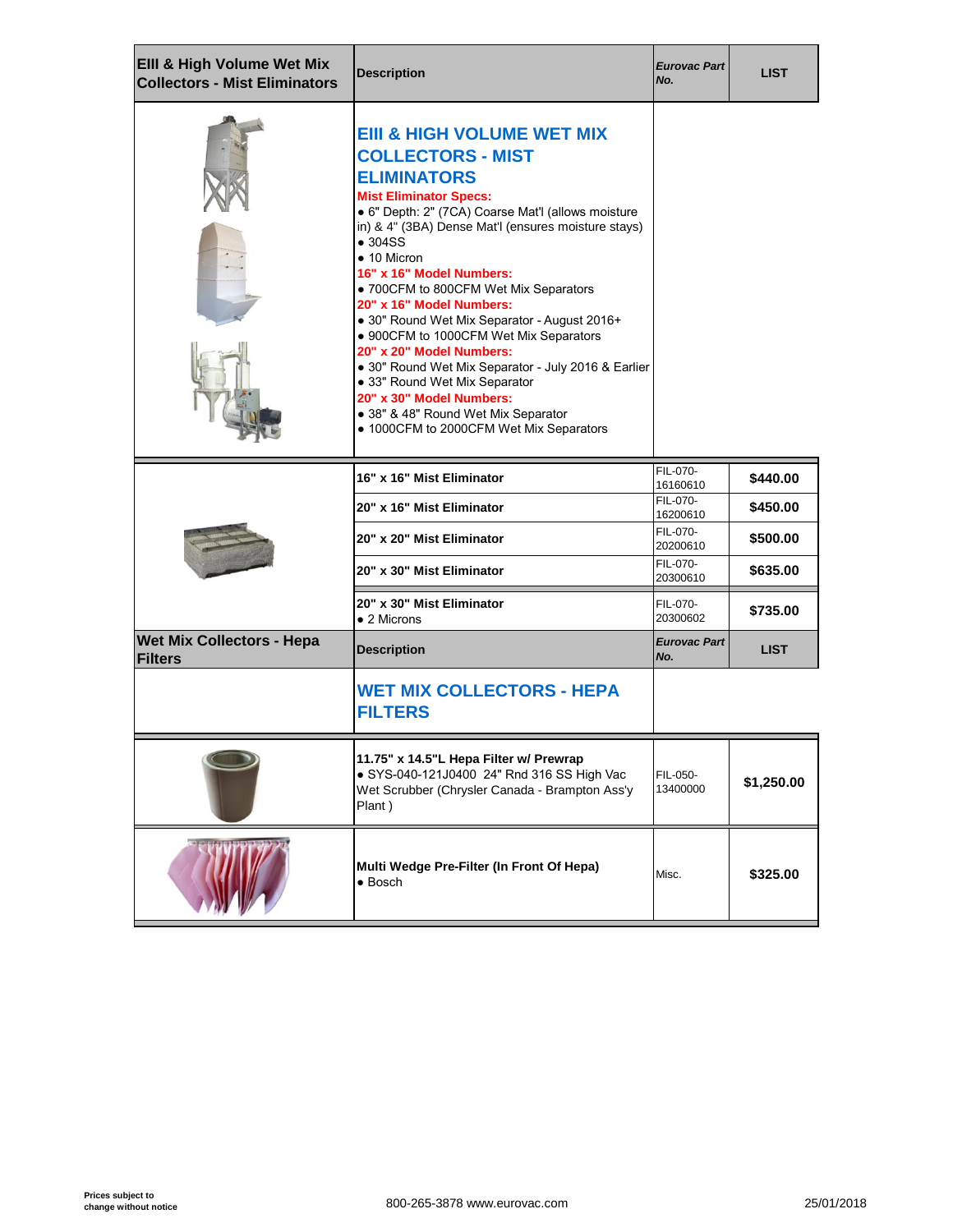## **DETAIL APPLICATION BAG FILTERS**

## **High Vacuum Bag Filters - Detail Applications**

| <b>Bag Separators (Steel</b><br><b>Canister) - Filters</b>   | <b>Description</b>                                                                                                                                                                                                                                                                                        | <b>Eurovac Part</b><br>No. |
|--------------------------------------------------------------|-----------------------------------------------------------------------------------------------------------------------------------------------------------------------------------------------------------------------------------------------------------------------------------------------------------|----------------------------|
| $E$ <i>URO</i>                                               | <b>BAG SEPARATORS (STEEL</b><br><b>CANISTER) - FILTERS</b><br>16" Model Numbers:<br>• 18" Bag Separator (Ell Units El Board Mount)<br>42 1/2" Model Numbers:<br>• 24" & 30" Bag Separators<br>47" Model Numbers:<br>· 38" Bag Separator<br>80" Model Numbers:<br>• 42" & 54" Bag Separator                |                            |
|                                                              | 5 3/4" x 16" Bag Filter w/ Velcro Strap<br>• Qty 4 Required<br>• 3 Sq Ft Per Bag                                                                                                                                                                                                                          | FIL-057-<br>16VP1011       |
|                                                              | 5 3/4" x 42 1/2" Bag Filter w/ Grommet<br>• Qty 8 Required (24" Bag Sep)<br>• Qty 15 Required (30" Bag Sep)<br>● 5.25 Sq Ft Per Bag                                                                                                                                                                       | FIL-057-<br>425P1011       |
|                                                              | 5 3/4" x 47" Bag Filter w/ Grommet<br>· Qty 22 Required<br>● 5.9 Sq Ft Per Bag                                                                                                                                                                                                                            | FIL-057-<br>470P1011       |
|                                                              | 5 3/4" x 80" Bag Filter w/ Grommet<br>• Qty 26 Required (42" Bag Sep)<br>• Qty 38 Required (54" Bag Sep)<br>• 10 Sq Ft Per Bag                                                                                                                                                                            | FIL-057-<br>800P1011       |
|                                                              |                                                                                                                                                                                                                                                                                                           |                            |
| <b>Bag Separators (Plastic</b><br><b>Canister) - Filters</b> | <b>Description</b>                                                                                                                                                                                                                                                                                        | <b>Eurovac Part</b><br>No. |
|                                                              | <b>BAG SEPARATORS (PLASTIC</b><br><b>CANISTER) - FILTERS</b><br>16" Model Numbers:<br>• 18" Bag Separator (Ell Units El Board Mount)<br>32" Model Numbers:<br>• 24", 30" & 34" Bag Separators<br><b>48" Model Numbers:</b><br>• 38" Bag Separator<br>54" Model Numbers:<br>• 42", 48" & 54" Bag Separator |                            |
|                                                              | 5 3/4" x 16" Bag Filter w/ Velcro Strap<br>• Qty 4 Required<br>• 3 Sq Ft Per Bag                                                                                                                                                                                                                          | FIL-057-<br>16VP1011       |
|                                                              | 5 3/4" x 32" Bag Filter w/ Velcro Strap<br>• Qty 8 Required (24" Bag Sep)<br>• Qty 15 Required (30" Bag Sep)<br>· Qty 18 Required (34" Bag Sep)<br>● 5.75 Sq Ft Per Bag                                                                                                                                   | FIL-057-<br>320P1011       |